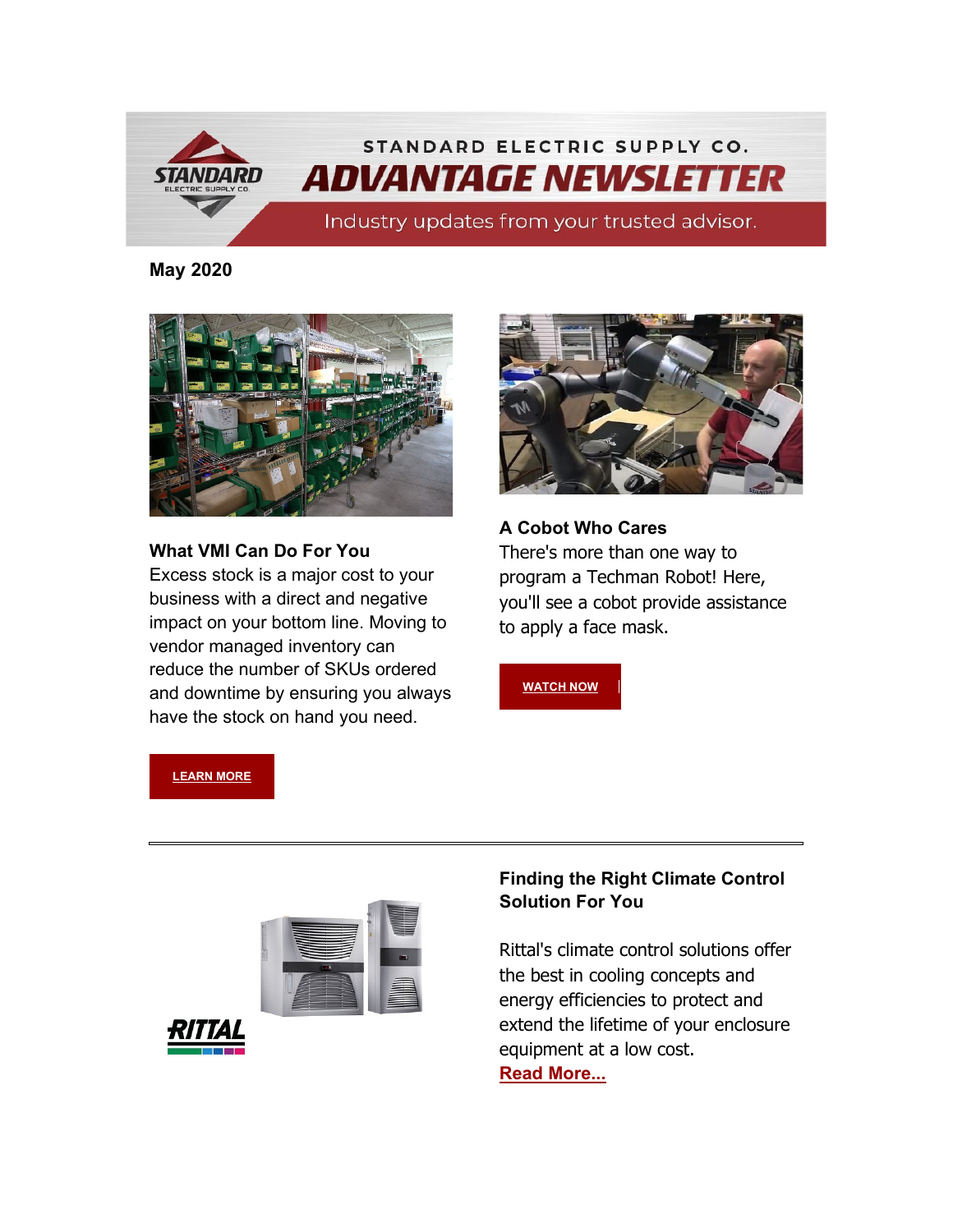

# **SIEMENS**

## **Reliability with Siemens 3RW55 Soft Starter Failsafe**

With the 3RW55 Failsafe Soft Starter, you'll have reliable and consistent control over starting and stopping your machine operations.

**[Learn More...](https://info.standardelectricsupply.com/e2t/tc/VW-30X5YB6DkN353JQRsdWLtW5q0Twr49zM74N91mn7c5nxG7V3Zsc37CgJHsW6qhzw95_fswhW5XP__z4WjjrwW93cF931dcpPGW3WHdDN3lmqqBW1mS04134H_ysW33MPpb81FnmrW9cwJPz82Ngb7W4NwH4Z6S6Yg-W2W0LZX5f59whW2pgv-R6FCf9MW56bMNY5wBNV6W91Jsdx52XBySVpKtsj3632_lW5xJz393Fz3rBW3HqX2s63HHV2W6Gx9pl7N9rk0W28gdr42CLZV1W7zzNqf2L7wy5W70Rvms4_lmDMW4jFky33Qm_PlW1pmHff4mFX5sW7vrntX93pGmvW2cwZ356F_rhMW4ZsCVf3LJxPRW4C8S9H2bdxtJW9kh7Z28ZvXNXW3MJbnk4r7SgxW52pLSP6vJBg6N6sbcLCyzCBvN6pLXJbJ-mTwW1MP7Dj3xx4MBW5NbMGR3P7PvZ37531)**



## **What You Need to Know About Lockout/Tagout**

Products like Brady's SafeKey pad locks take a traditional locking concept even further, providing up to 700% more unique key codes for complete machine shutdown security. **[Read More...](https://info.standardelectricsupply.com/e2t/tc/VW-30X5YB6DkN353JQRsdWLtW5q0Twr49zM74N91mn9h3p_b1V1-WJV7Cg_0pW6vhrlg8jcc_jW3zmH_k7sWTJ5W2x397B4glF4zW87_gfr7mBdQPW96LscG70w76lW2C5G_B1-jxqtN87WXjX73cLYW18WXst70tVPNW1WW2Zp1fB711VckVBz3RdVvYVk_xWw3XFDGQW7LRmw74ZFQT8W6ZfpNR399y1PW8JPnY_49ltHdN2FMnLQjc956W5QvT6Y8F0cQ-W2lwV-C1lr1J0W8LSD3J7CcZGDW1CnWGh7SZgj9W3dtgq85S3ymtW6qYLMR1_pHb2W4lHRVq7qgr5dN5vRmJgLWjXmVcNLgj3dddcJW6VfC8338YR68N8yCsPkwDNJcW777gL238xFCXW1K6Lch81NncKW3KHrkS8bVmT5W1j5yRB68zWxP3djN1)**



What is your role? **Business Development Specialist** with SE Automation.

What traits do you have that help you in your role? I am an active listener, persistent, and I enjoy seeing others succeed!



**[Learn More About Craig Schlavensky!](https://info.standardelectricsupply.com/e2t/tc/VW-30X5YB6DkN353JQRsdWLtW5q0Twr49zM74N91mn7c5nxG7V3Zsc37CgC20N3Zj9QQgsD9GW2mdQCq8jJTmKW6Mrtd01HmWHHW7dlwj550ddhTW8rwkWF6DrT4ZW5LC5Cq44v8lwW49SFw15d7Hn7W64QJ_b2HYYHJW2_S6Z47nMZ0hW51Wp7g7gZPzFW9fPKxf36KGFwW168Q467kq4wwW99dF643WN4wpW63DsQk2YRSVwM2MhNNltBTSN5xq_1T1rD28W29PQpW2X7NfhW4vCj107QHDYFW7Jp4R45YB-1KW2QK5Y75lHVlkW5HpGP88zMrgnVX1hjn3XPwyyW1mjQkt3z2cyHW7z-xKF5m-Y-lW7wp_bt72VvJPW8-5JhQ8L1lrZW8VDCRf3gQrwNW959X8C2lcbcjW4LWP0x4KrYJFW5z92Dt6Vd7TnW5vKrPm5XVGnyV1c00Q9b1fH138PH1)**

**Standard Talks Blog**